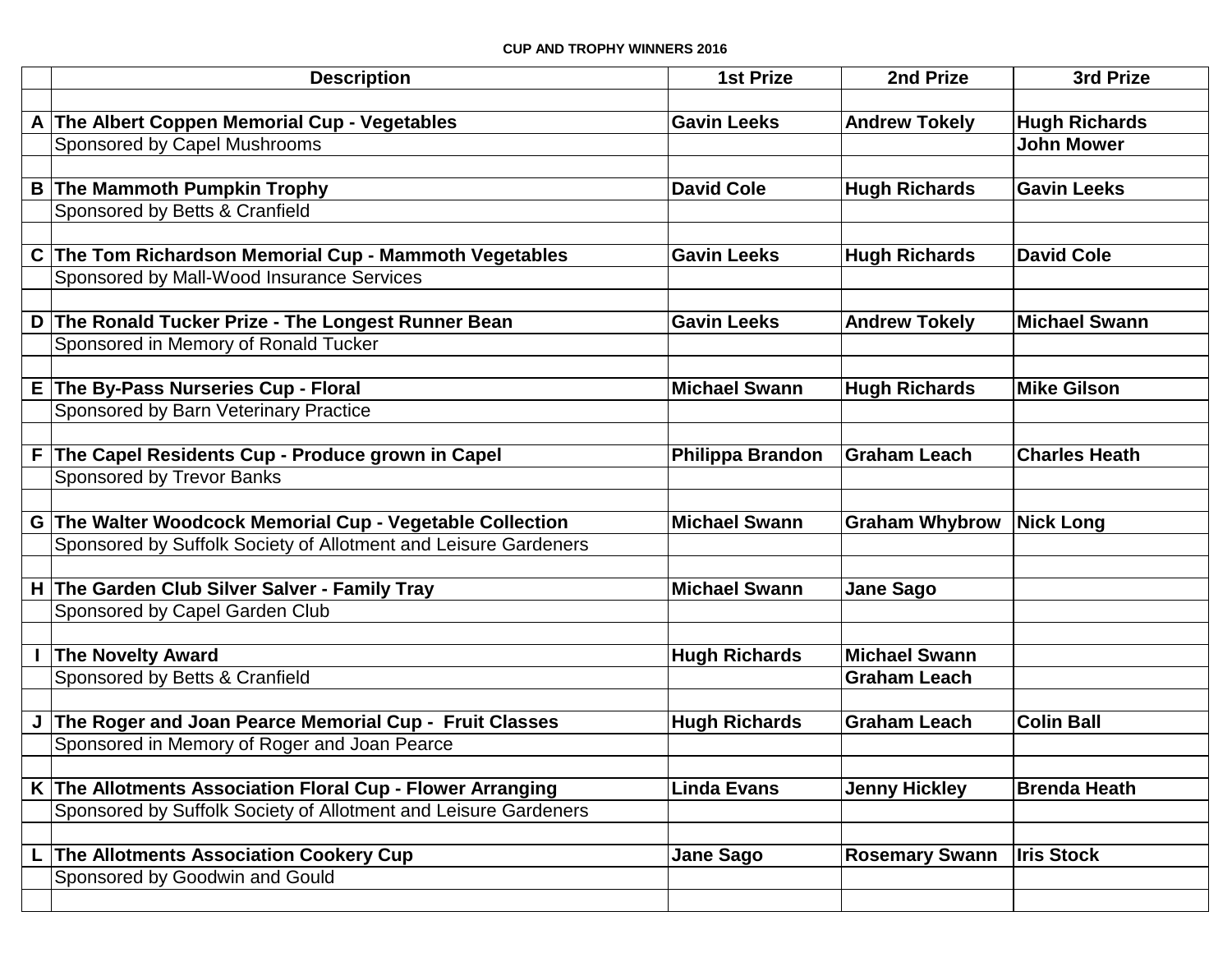|              | <b>Description</b>                                                                  | <b>1st Prize</b>        | 2nd Prize                               | 3rd Prize            |
|--------------|-------------------------------------------------------------------------------------|-------------------------|-----------------------------------------|----------------------|
|              | M The Handicrafts Cup                                                               | <b>Elaine Coker</b>     |                                         |                      |
|              |                                                                                     | <b>Olive Godbold</b>    |                                         |                      |
|              | <b>Sponsored Capel Castles</b>                                                      | <b>Christine Phasey</b> |                                         |                      |
|              |                                                                                     |                         |                                         |                      |
|              | N The Godbold Art Gallery Cup                                                       | <b>Valerie Grantham</b> |                                         | <b>Pauline Wragg</b> |
|              | Sponsored by E W King & Co Ltd                                                      | <b>Alison Stewart</b>   |                                         |                      |
|              |                                                                                     |                         |                                         |                      |
| $\mathbf{o}$ | <b>The Photography Trophy</b>                                                       | <b>Charles Heath</b>    | <b>Terry Bramer</b>                     | <b>Mick Webb</b>     |
|              | Sponsored by Mick & Sylvie                                                          |                         |                                         |                      |
|              |                                                                                     |                         |                                         |                      |
|              | The Children's Cup (Under 10 Years)                                                 |                         | Jennifer Claringbul Rebecca Claringbull |                      |
|              | Sponsored by Mrs W Russell                                                          |                         | <b>Kayleigh Williams</b>                |                      |
|              |                                                                                     |                         |                                         |                      |
|              | Q The Children's Cup (10 to 14 Years)                                               | <b>No Entrants</b>      |                                         |                      |
|              | Sponsored by E W King & Co Ltd                                                      |                         |                                         |                      |
|              |                                                                                     |                         |                                         |                      |
|              | <b>The RHS Banksian Medal</b>                                                       | <b>Gavin Leeks</b>      |                                         |                      |
|              |                                                                                     |                         |                                         |                      |
|              | The Merit Cup - for the best Exhibit in the Show                                    | <b>Andrew Tokely</b>    |                                         |                      |
|              |                                                                                     |                         |                                         |                      |
|              | The Andrew Tokely Cup - for the best entry in Vegetable Classes 1 to 2 John Mower   |                         |                                         |                      |
|              |                                                                                     |                         |                                         |                      |
|              | The Gordon Mott Memorial Cup - for the best Tray in Classes 29 & 30                 | <b>Gavin Leeks</b>      |                                         |                      |
|              |                                                                                     |                         |                                         |                      |
|              | Ransomes and Rapier Cup - for the best in Floral Classes 45 to 59                   | <b>Andrew Tokely</b>    |                                         |                      |
|              |                                                                                     |                         |                                         |                      |
|              | The Lodge Fuchsia Trophy - for best entry in Fuchsia Classes 60 and 6 Jenny Hickley |                         |                                         |                      |
|              |                                                                                     |                         |                                         |                      |
|              | The Eric King Memorial Cup - for the best entry in Capel Residents                  | <b>Philip Hickley</b>   |                                         |                      |
|              | Classes 62 to 71                                                                    |                         |                                         |                      |
|              |                                                                                     |                         |                                         |                      |
|              | The David and Olga Whybrow Decanter for the Best Kept Allotment                     | <b>Dennis Smith</b>     | <b>Graham Leach</b>                     | <b>Andrew Tokely</b> |
|              |                                                                                     |                         |                                         |                      |
|              | <b>Best Kept Polytunnel prize</b>                                                   | <b>Christine Swift</b>  |                                         |                      |
|              |                                                                                     |                         |                                         |                      |
|              | The Colin Hurcombe Cup for the Best Allotment Newcomer                              | <b>Colin Rushbrook</b>  | <b>Sue Ward</b>                         |                      |